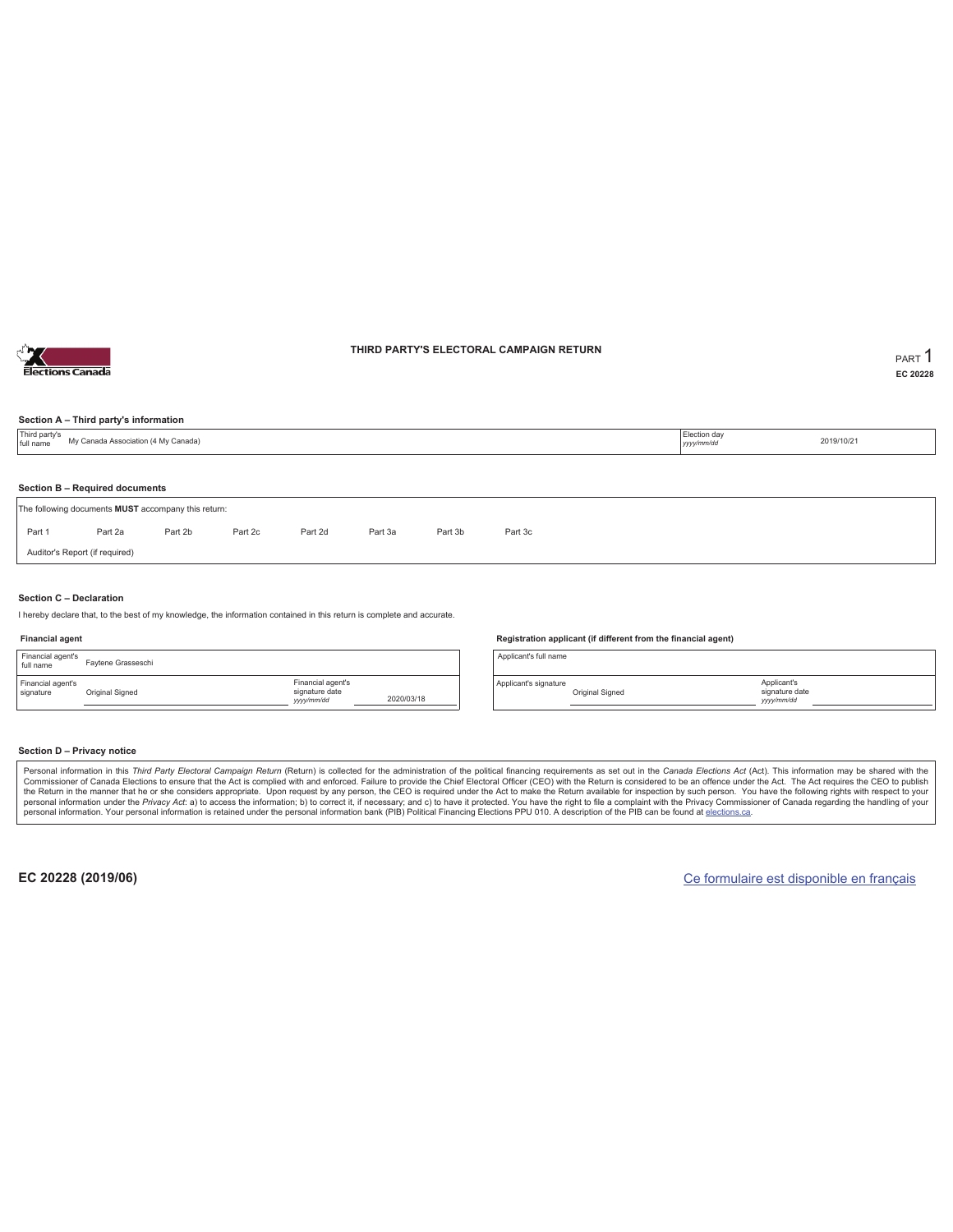

# **THIRD PARTY'S ELECTORAL CAMPAIGN RETURN Statement of monetary contributions received** PART 2a

| No. | Full name | <b>Street</b><br>no. | <b>Street</b> | Apt. | City | Prov./<br>Terr. | Postal<br>code | Date<br>received<br>yyyy/mm/dd                                                    | Individual | <b>Business /</b><br>Commercial<br>organization | Government | <b>Trade union</b> | Corporation<br>capital | Unincorporated<br>without share organization or<br>association |
|-----|-----------|----------------------|---------------|------|------|-----------------|----------------|-----------------------------------------------------------------------------------|------------|-------------------------------------------------|------------|--------------------|------------------------|----------------------------------------------------------------|
|     |           |                      |               |      |      |                 |                |                                                                                   | \$         | \$                                              | \$         | \$                 | \$                     | \$                                                             |
|     |           |                      |               |      |      |                 |                |                                                                                   |            |                                                 |            |                    |                        |                                                                |
|     |           |                      |               |      |      |                 |                |                                                                                   |            |                                                 |            |                    |                        |                                                                |
|     |           |                      |               |      |      |                 |                |                                                                                   |            |                                                 |            |                    |                        |                                                                |
|     |           |                      |               |      |      |                 |                |                                                                                   |            |                                                 |            |                    |                        |                                                                |
|     |           |                      |               |      |      |                 |                |                                                                                   |            |                                                 |            |                    |                        |                                                                |
|     |           |                      |               |      |      |                 |                |                                                                                   |            |                                                 |            |                    |                        |                                                                |
|     |           |                      |               |      |      |                 |                |                                                                                   |            |                                                 |            |                    |                        |                                                                |
|     |           |                      |               |      |      |                 |                |                                                                                   |            |                                                 |            |                    |                        |                                                                |
|     |           |                      |               |      |      |                 |                |                                                                                   |            |                                                 |            |                    |                        |                                                                |
|     |           |                      |               |      |      |                 |                |                                                                                   |            |                                                 |            |                    |                        |                                                                |
|     |           |                      |               |      |      |                 |                |                                                                                   |            |                                                 |            |                    |                        |                                                                |
|     |           |                      |               |      |      |                 |                |                                                                                   |            |                                                 |            |                    |                        |                                                                |
|     |           |                      |               |      |      |                 |                |                                                                                   |            |                                                 |            |                    |                        |                                                                |
|     |           |                      |               |      |      |                 |                |                                                                                   |            |                                                 |            |                    |                        |                                                                |
|     |           |                      |               |      |      |                 |                | Totals carried forward from previous page \$                                      |            |                                                 |            |                    |                        |                                                                |
|     |           |                      |               |      |      |                 |                | Total amount of monetary contributions by contributors who gave over \$200 (A)    |            |                                                 |            |                    |                        |                                                                |
|     |           |                      |               |      |      |                 |                | Number of contributors who gave over \$200                                        |            |                                                 |            |                    |                        |                                                                |
|     |           |                      |               |      |      |                 |                | Total amount of monetary contributions by contributors who gave \$200 or less (B) |            |                                                 |            |                    |                        |                                                                |
|     |           |                      |               |      |      |                 |                | Number of contributors who gave \$200 or less                                     |            |                                                 |            |                    |                        |                                                                |
|     |           |                      |               |      |      |                 |                | Total amount of all monetary contributions (A+B)                                  |            |                                                 |            |                    |                        |                                                                |
|     |           |                      |               |      |      |                 |                | Number of contributors who gave monetary contributions                            |            |                                                 |            |                    |                        |                                                                |

| Third<br>party | ssociation (4 My Canada)<br>. | yyyymmuaa | 2019/10/21 | $D - D$<br>′aq∈ |  |  |  |
|----------------|-------------------------------|-----------|------------|-----------------|--|--|--|
|----------------|-------------------------------|-----------|------------|-----------------|--|--|--|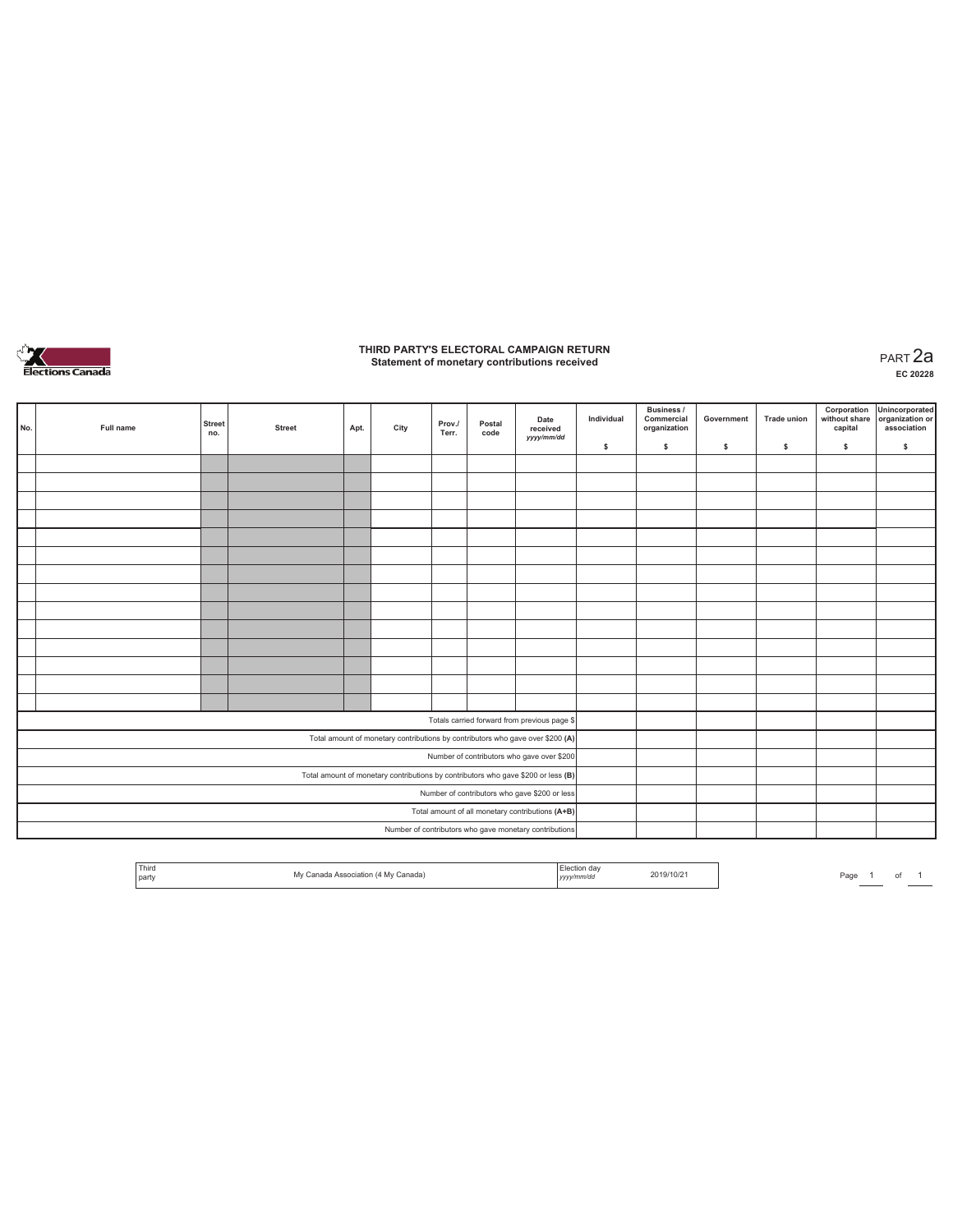

# **THIRD PARTY'S ELECTORAL CAMPAIGN RETURN Statement of non-monetary contributions received** PART 2b

| No. | Full name | <b>Street</b><br>no. | <b>Street</b> | Apt. | City | Prov./<br>Terr. | Postal<br>code | Date<br>received<br>yyyy/mm/dd                                                        | Individual | Business /<br>Commercial<br>organization | Government | <b>Trade union</b> | Corporation<br>without share<br>capital | Unincorporated<br>organization or<br>association |
|-----|-----------|----------------------|---------------|------|------|-----------------|----------------|---------------------------------------------------------------------------------------|------------|------------------------------------------|------------|--------------------|-----------------------------------------|--------------------------------------------------|
|     |           |                      |               |      |      |                 |                |                                                                                       | \$         | \$                                       | \$         | \$                 | \$                                      | \$                                               |
|     |           |                      |               |      |      |                 |                |                                                                                       |            |                                          |            |                    |                                         |                                                  |
|     |           |                      |               |      |      |                 |                |                                                                                       |            |                                          |            |                    |                                         |                                                  |
|     |           |                      |               |      |      |                 |                |                                                                                       |            |                                          |            |                    |                                         |                                                  |
|     |           |                      |               |      |      |                 |                |                                                                                       |            |                                          |            |                    |                                         |                                                  |
|     |           |                      |               |      |      |                 |                |                                                                                       |            |                                          |            |                    |                                         |                                                  |
|     |           |                      |               |      |      |                 |                |                                                                                       |            |                                          |            |                    |                                         |                                                  |
|     |           |                      |               |      |      |                 |                |                                                                                       |            |                                          |            |                    |                                         |                                                  |
|     |           |                      |               |      |      |                 |                |                                                                                       |            |                                          |            |                    |                                         |                                                  |
|     |           |                      |               |      |      |                 |                |                                                                                       |            |                                          |            |                    |                                         |                                                  |
|     |           |                      |               |      |      |                 |                |                                                                                       |            |                                          |            |                    |                                         |                                                  |
|     |           |                      |               |      |      |                 |                |                                                                                       |            |                                          |            |                    |                                         |                                                  |
|     |           |                      |               |      |      |                 |                |                                                                                       |            |                                          |            |                    |                                         |                                                  |
|     |           |                      |               |      |      |                 |                |                                                                                       |            |                                          |            |                    |                                         |                                                  |
|     |           |                      |               |      |      |                 |                |                                                                                       |            |                                          |            |                    |                                         |                                                  |
|     |           |                      |               |      |      |                 |                | Totals carried forward from previous page \$                                          |            |                                          |            |                    |                                         |                                                  |
|     |           |                      |               |      |      |                 |                | Total amount of non-monetary contributions by contributors who gave over \$200 (A)    |            |                                          |            |                    |                                         |                                                  |
|     |           |                      |               |      |      |                 |                | Number of contributors who gave over \$200                                            |            |                                          |            |                    |                                         |                                                  |
|     |           |                      |               |      |      |                 |                | Total amount of non-monetary contributions by contributors who gave \$200 or less (B) |            |                                          |            |                    |                                         |                                                  |
|     |           |                      |               |      |      |                 |                | Number of contributors who gave \$200 or less                                         |            |                                          |            |                    |                                         |                                                  |
|     |           |                      |               |      |      |                 |                | Total amount of all non-monetary contributions (A+B)                                  |            |                                          |            |                    |                                         |                                                  |
|     |           |                      |               |      |      |                 |                | Number of contributors who gave non-monetary contributions                            |            |                                          |            |                    |                                         |                                                  |

| Third<br>, part | 40 Te | 2019/10/2<br><br>,,,, | Page<br> |
|-----------------|-------|-----------------------|----------|
|-----------------|-------|-----------------------|----------|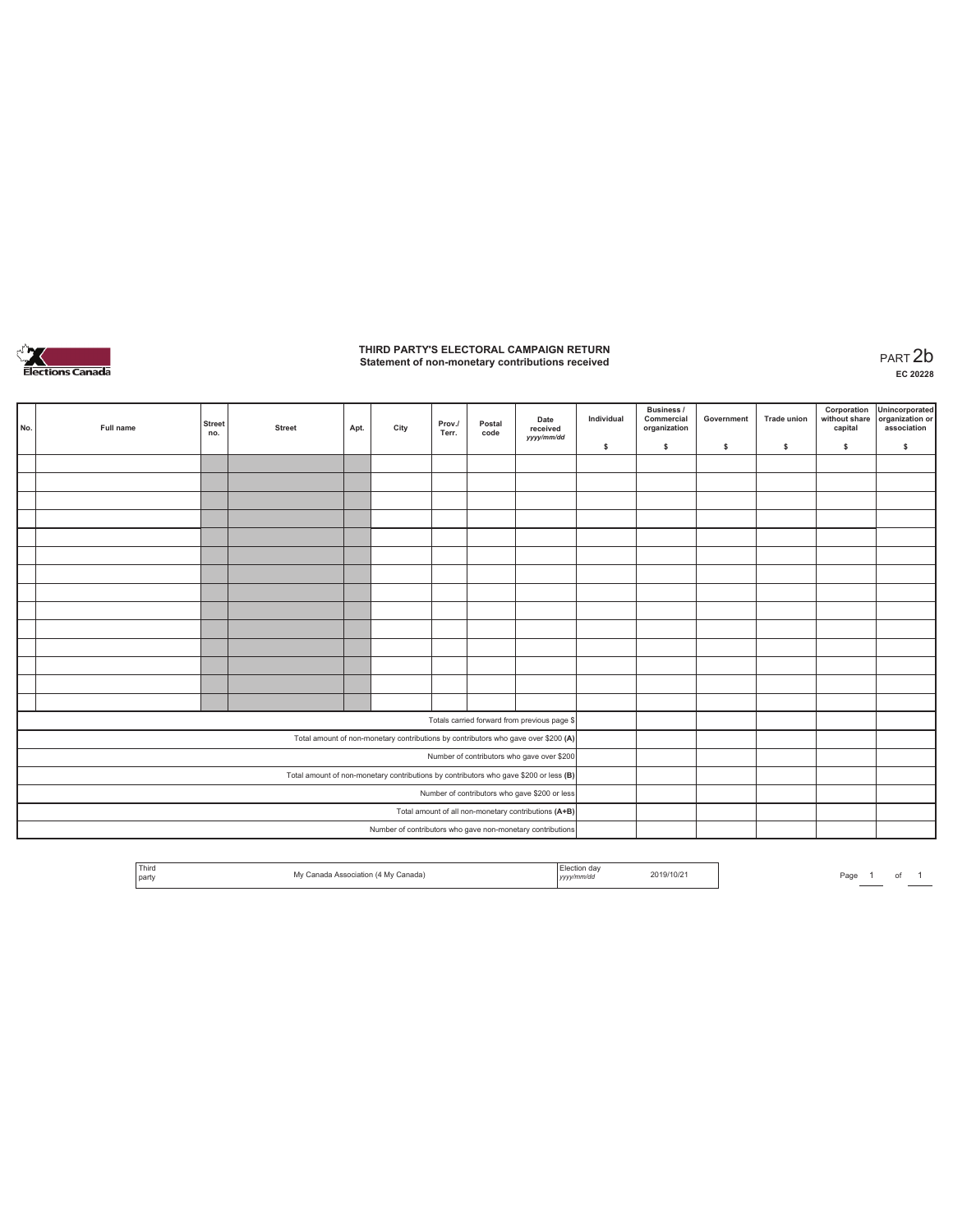

# **THIRD PARTY'S ELECTORAL CAMPAIGN RETURN Statement of operating loans received** PART 2c

**EC 20228**

| No. | Full name | <b>Street</b><br>no. | <b>Street</b> | Apt. | City | Prov./<br>Terr. | Postal<br>code | Date<br>received<br>yyyy/mm/dd                                  | Individual | <b>Business /</b><br>Commercial<br>organization | Government | Trade union | Corporation<br>without share<br>capital | Unincorporated<br>organization or<br>association |
|-----|-----------|----------------------|---------------|------|------|-----------------|----------------|-----------------------------------------------------------------|------------|-------------------------------------------------|------------|-------------|-----------------------------------------|--------------------------------------------------|
|     |           |                      |               |      |      |                 |                |                                                                 | \$         | $\mathbb{S}$                                    | s          | s           | \$                                      | $\mathbb S$                                      |
|     |           |                      |               |      |      |                 |                |                                                                 |            |                                                 |            |             |                                         |                                                  |
|     |           |                      |               |      |      |                 |                |                                                                 |            |                                                 |            |             |                                         |                                                  |
|     |           |                      |               |      |      |                 |                |                                                                 |            |                                                 |            |             |                                         |                                                  |
|     |           |                      |               |      |      |                 |                |                                                                 |            |                                                 |            |             |                                         |                                                  |
|     |           |                      |               |      |      |                 |                |                                                                 |            |                                                 |            |             |                                         |                                                  |
|     |           |                      |               |      |      |                 |                |                                                                 |            |                                                 |            |             |                                         |                                                  |
|     |           |                      |               |      |      |                 |                |                                                                 |            |                                                 |            |             |                                         |                                                  |
|     |           |                      |               |      |      |                 |                |                                                                 |            |                                                 |            |             |                                         |                                                  |
|     |           |                      |               |      |      |                 |                |                                                                 |            |                                                 |            |             |                                         |                                                  |
|     |           |                      |               |      |      |                 |                |                                                                 |            |                                                 |            |             |                                         |                                                  |
|     |           |                      |               |      |      |                 |                |                                                                 |            |                                                 |            |             |                                         |                                                  |
|     |           |                      |               |      |      |                 |                |                                                                 |            |                                                 |            |             |                                         |                                                  |
|     |           |                      |               |      |      |                 |                |                                                                 |            |                                                 |            |             |                                         |                                                  |
|     |           |                      |               |      |      |                 |                |                                                                 |            |                                                 |            |             |                                         |                                                  |
|     |           |                      |               |      |      |                 |                | Totals carried forward from previous page \$                    |            |                                                 |            |             |                                         |                                                  |
|     |           |                      |               |      |      |                 |                | Total amount of loans by lenders who provided over \$200 (A)    |            |                                                 |            |             |                                         |                                                  |
|     |           |                      |               |      |      |                 |                | Number of lenders who provided over \$200                       |            |                                                 |            |             |                                         |                                                  |
|     |           |                      |               |      |      |                 |                | Total amount of loans by lenders who provided \$200 or less (B) |            |                                                 |            |             |                                         |                                                  |
|     |           |                      |               |      |      |                 |                | Number of lenders who provided \$200 or less                    |            |                                                 |            |             |                                         |                                                  |
|     |           |                      |               |      |      |                 |                | Total amount of all loans (A+B)                                 |            |                                                 |            |             |                                         |                                                  |
|     |           |                      |               |      |      |                 |                | Number of all lenders who provided loans                        |            |                                                 |            |             |                                         |                                                  |

| Third<br>'4 My Canada)<br>Association (<br>S<br>M 4 1<br>I party | da\<br>-lection<br>2019/10/2<br>vyyy/mm/du<br>,,,,, |
|------------------------------------------------------------------|-----------------------------------------------------|
|------------------------------------------------------------------|-----------------------------------------------------|

Page  $1$  of  $1$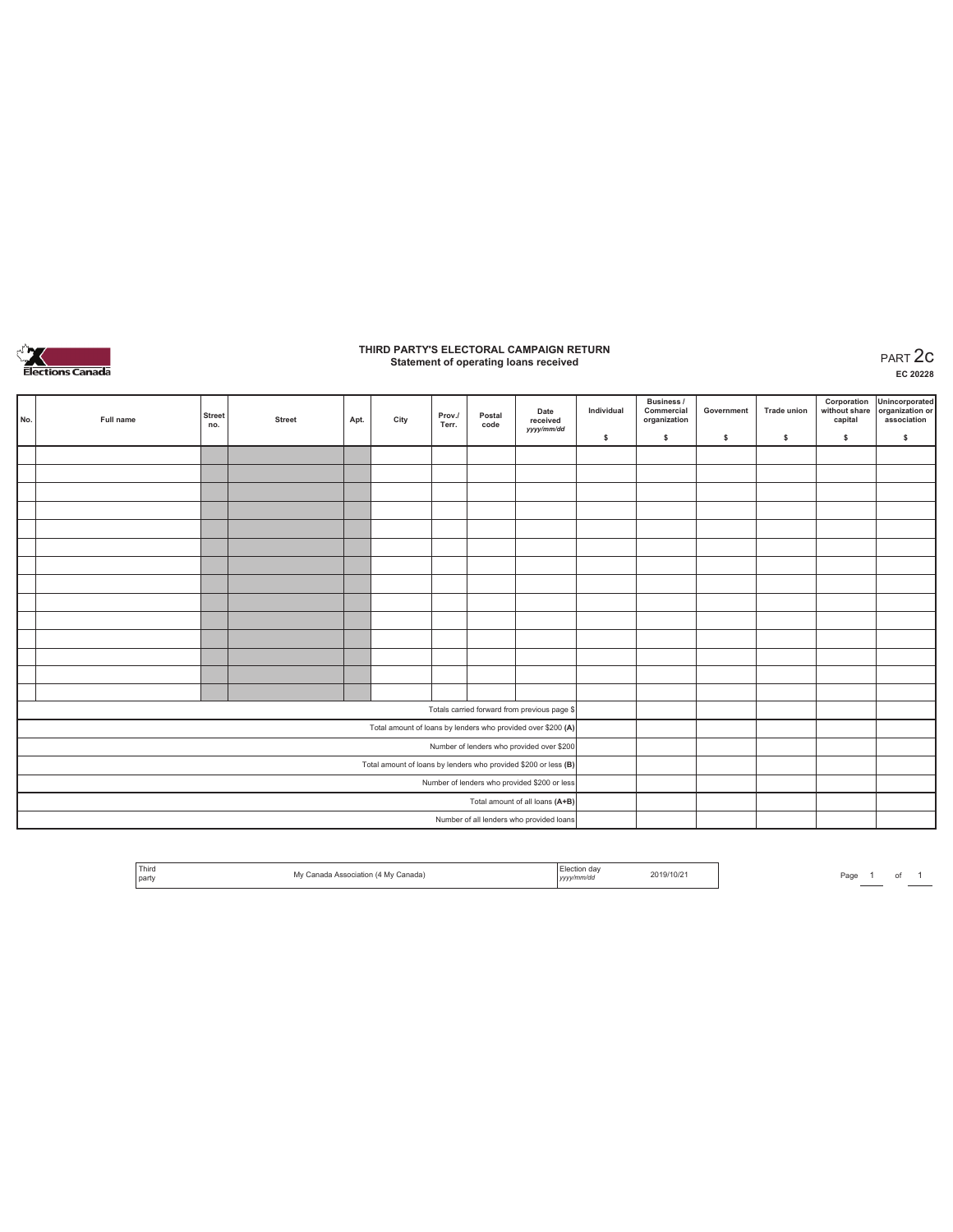

### **THIRD PARTY'S ELECTORAL CAMPAIGN RETURN Summary of inflows** PART 2d

| No.   | Type of contributor / lender                 | Monetary<br>contributions<br>(Part 2a)<br>\$ | Non-monetary<br>contributions<br>(Part 2b)<br>\$ | Loans<br>(Part 2c)<br>s | Total<br>\$ | Number of<br>contributors and<br>lenders |
|-------|----------------------------------------------|----------------------------------------------|--------------------------------------------------|-------------------------|-------------|------------------------------------------|
| 1.    | Individuals                                  |                                              |                                                  |                         |             |                                          |
| 2.    | Businesses / Commercial organizations        |                                              |                                                  |                         |             |                                          |
| 3.    | Governments                                  |                                              |                                                  |                         |             |                                          |
| 4.    | Trade unions                                 |                                              |                                                  |                         |             |                                          |
| 5.    | Corporations without share capital           |                                              |                                                  |                         |             |                                          |
| 6.    | Unincorporated organizations or associations |                                              |                                                  |                         |             |                                          |
| 7.    | Total (items 1 to 6)                         |                                              |                                                  |                         |             |                                          |
| Total |                                              |                                              |                                                  |                         |             |                                          |
| 8.    | Amount of third party's resources used       |                                              |                                                  |                         |             |                                          |
| 9.    | Grand total (items 7 and 8)                  |                                              |                                                  |                         |             |                                          |

| Third<br>٨W<br>.<br>party | Association (4 My Canada) | ı dar<br>yyyy/mm/dd | 2019/10/2 |
|---------------------------|---------------------------|---------------------|-----------|
|---------------------------|---------------------------|---------------------|-----------|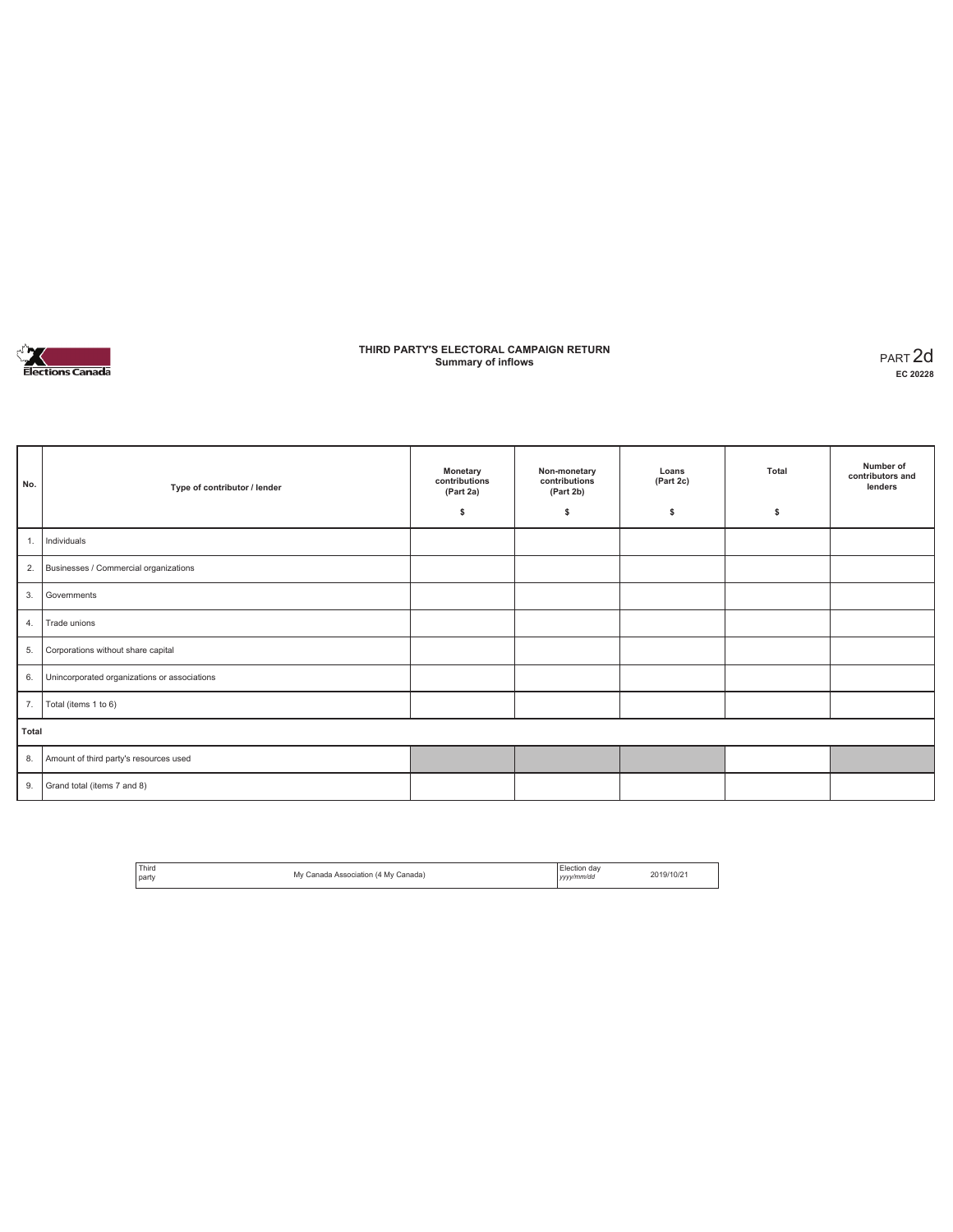

#### **THIRD PARTY'S ELECTORAL CAMPAIGN RETURN Statement of expenses incurred for regulated activities that take place during the pre-election period**  *(Only applicable to a fixed-date general election)*

PART 3a **EC 20228**

For a list of expense types, expense categories and expense subcategories, refer to Annex II in the Instructions.

| No. | Date<br>incurred<br>yyyy/mm/dd | ED Code<br>(if applicable) | Supplier | <b>Expense type</b> | Expense<br>category | Expense<br>subcategory | Starting date<br>of activity,<br>advertisement<br>advertisement<br>dvertisement<br>or survey<br>yyyy/mm/dd | or survey<br>yyyy/mm/dd | Place of activity or<br>advertisement        | <b>Expense amount</b><br>\$ |
|-----|--------------------------------|----------------------------|----------|---------------------|---------------------|------------------------|------------------------------------------------------------------------------------------------------------|-------------------------|----------------------------------------------|-----------------------------|
|     |                                |                            |          |                     |                     |                        |                                                                                                            |                         |                                              |                             |
|     |                                |                            |          |                     |                     |                        |                                                                                                            |                         |                                              |                             |
|     |                                |                            |          |                     |                     |                        |                                                                                                            |                         |                                              |                             |
|     |                                |                            |          |                     |                     |                        |                                                                                                            |                         |                                              |                             |
|     |                                |                            |          |                     |                     |                        |                                                                                                            |                         |                                              |                             |
|     |                                |                            |          |                     |                     |                        |                                                                                                            |                         |                                              |                             |
|     |                                |                            |          |                     |                     |                        |                                                                                                            |                         |                                              |                             |
|     |                                |                            |          |                     |                     |                        |                                                                                                            |                         |                                              |                             |
|     |                                |                            |          |                     |                     |                        |                                                                                                            |                         |                                              |                             |
|     |                                |                            |          |                     |                     |                        |                                                                                                            |                         |                                              |                             |
|     |                                |                            |          |                     |                     |                        |                                                                                                            |                         |                                              |                             |
|     |                                |                            |          |                     |                     |                        |                                                                                                            |                         |                                              |                             |
|     |                                |                            |          |                     |                     |                        |                                                                                                            |                         |                                              |                             |
|     |                                |                            |          |                     |                     |                        |                                                                                                            |                         |                                              |                             |
|     |                                |                            |          |                     |                     |                        |                                                                                                            |                         |                                              |                             |
|     |                                |                            |          |                     |                     |                        |                                                                                                            |                         |                                              |                             |
|     |                                |                            |          |                     |                     |                        |                                                                                                            |                         |                                              |                             |
|     |                                |                            |          |                     |                     |                        |                                                                                                            |                         | Totals carried forward from previous page \$ |                             |
|     |                                |                            |          |                     |                     |                        |                                                                                                            |                         | Total \$                                     |                             |

| ' Third<br>party | Mv<br>Canada) | dav<br>ection<br>/mm/da | 2019/10/2 |
|------------------|---------------|-------------------------|-----------|
|------------------|---------------|-------------------------|-----------|

Page  $\frac{1}{\phantom{1}}$  of  $\frac{1}{\phantom{1}}$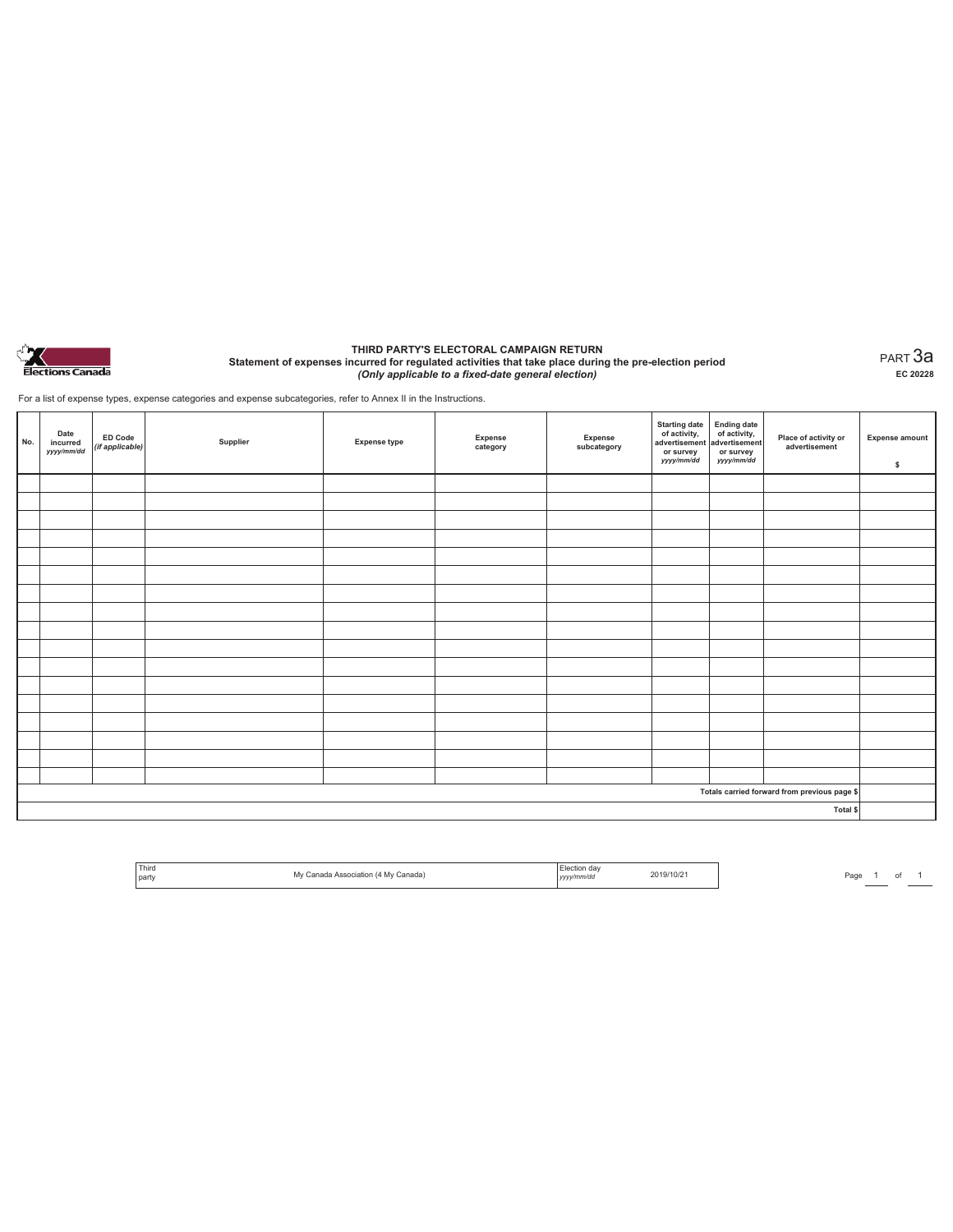

# **THIRD PARTY'S ELECTORAL CAMPAIGN RETURN Statement of expenses incurred for regulated activities that take place during the election period** PART 3b

**EC 20228**

For a list of expense types, expense categories and expense subcategories, refer to Annex II in the Instructions.

| No. | Date<br>incurred<br>yyyy/mm/dd | <b>ED Code</b><br>(if applicable) | Supplier | <b>Expense type</b> | Expense<br>category | Expense<br>subcategory | Starting date<br>of activity,<br>advertisement<br>or survey<br>yyyy/mm/dd | Ending date<br>of activity,<br>advertisement<br>or survey<br>yyyy/mm/dd | Place of activity or<br>advertisement        | <b>Expense amount</b><br>\$ |
|-----|--------------------------------|-----------------------------------|----------|---------------------|---------------------|------------------------|---------------------------------------------------------------------------|-------------------------------------------------------------------------|----------------------------------------------|-----------------------------|
|     |                                |                                   |          |                     |                     |                        |                                                                           |                                                                         |                                              |                             |
|     |                                |                                   |          |                     |                     |                        |                                                                           |                                                                         |                                              |                             |
|     |                                |                                   |          |                     |                     |                        |                                                                           |                                                                         |                                              |                             |
|     |                                |                                   |          |                     |                     |                        |                                                                           |                                                                         |                                              |                             |
|     |                                |                                   |          |                     |                     |                        |                                                                           |                                                                         |                                              |                             |
|     |                                |                                   |          |                     |                     |                        |                                                                           |                                                                         |                                              |                             |
|     |                                |                                   |          |                     |                     |                        |                                                                           |                                                                         |                                              |                             |
|     |                                |                                   |          |                     |                     |                        |                                                                           |                                                                         |                                              |                             |
|     |                                |                                   |          |                     |                     |                        |                                                                           |                                                                         |                                              |                             |
|     |                                |                                   |          |                     |                     |                        |                                                                           |                                                                         |                                              |                             |
|     |                                |                                   |          |                     |                     |                        |                                                                           |                                                                         |                                              |                             |
|     |                                |                                   |          |                     |                     |                        |                                                                           |                                                                         |                                              |                             |
|     |                                |                                   |          |                     |                     |                        |                                                                           |                                                                         |                                              |                             |
|     |                                |                                   |          |                     |                     |                        |                                                                           |                                                                         |                                              |                             |
|     |                                |                                   |          |                     |                     |                        |                                                                           |                                                                         |                                              |                             |
|     |                                |                                   |          |                     |                     |                        |                                                                           |                                                                         |                                              |                             |
|     |                                |                                   |          |                     |                     |                        |                                                                           |                                                                         |                                              |                             |
|     |                                |                                   |          |                     |                     |                        |                                                                           |                                                                         | Totals carried forward from previous page \$ |                             |
|     |                                |                                   |          |                     |                     |                        |                                                                           |                                                                         | Total \$                                     |                             |

| Third<br>l party | `anada`<br><b>IV</b><br>. | dav<br>v/mm/do<br>,,,, | $2019/10/z$ .<br>-- . - - . - |
|------------------|---------------------------|------------------------|-------------------------------|
|------------------|---------------------------|------------------------|-------------------------------|

Page <sup>1</sup> of <sup>1</sup> Third